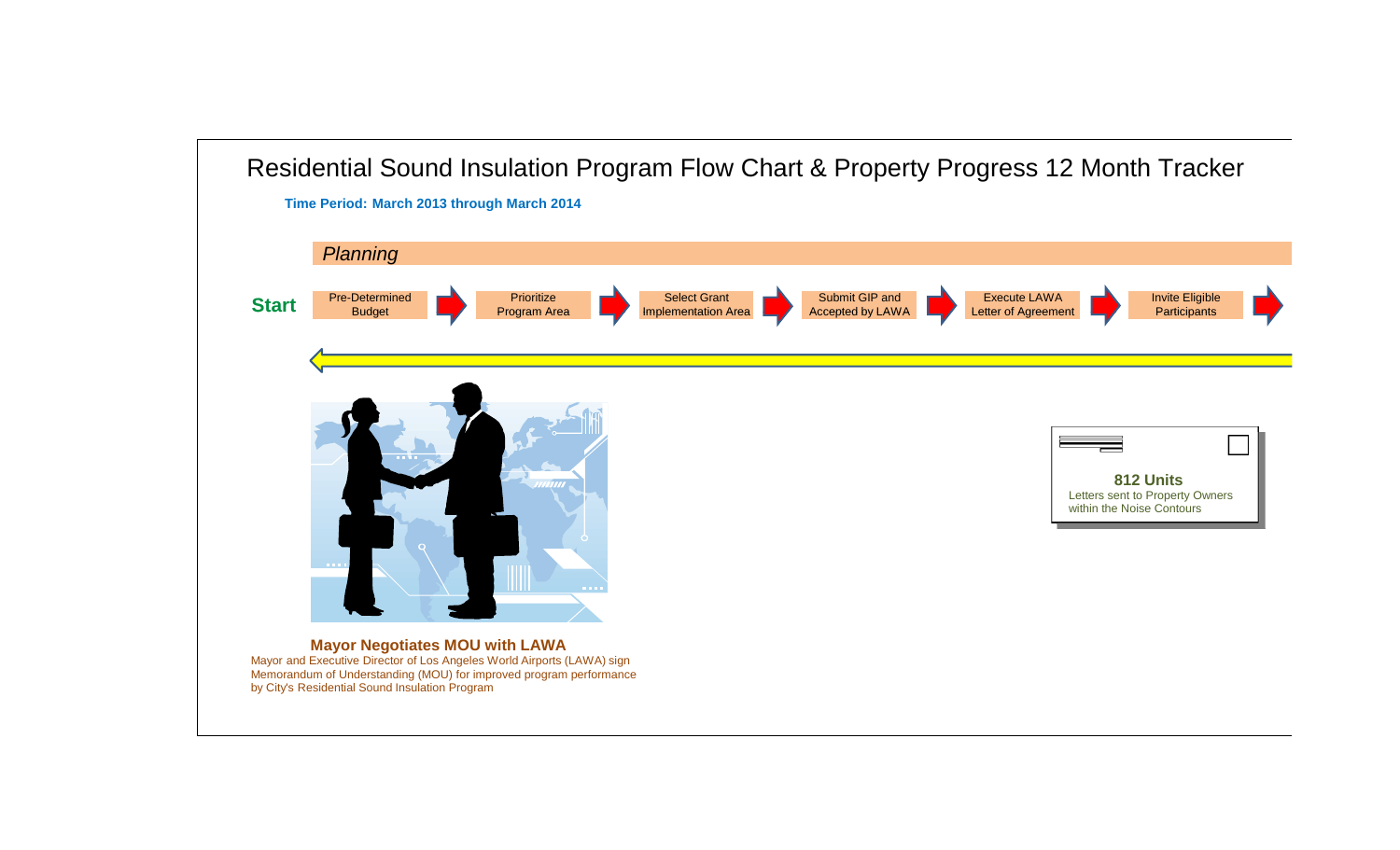

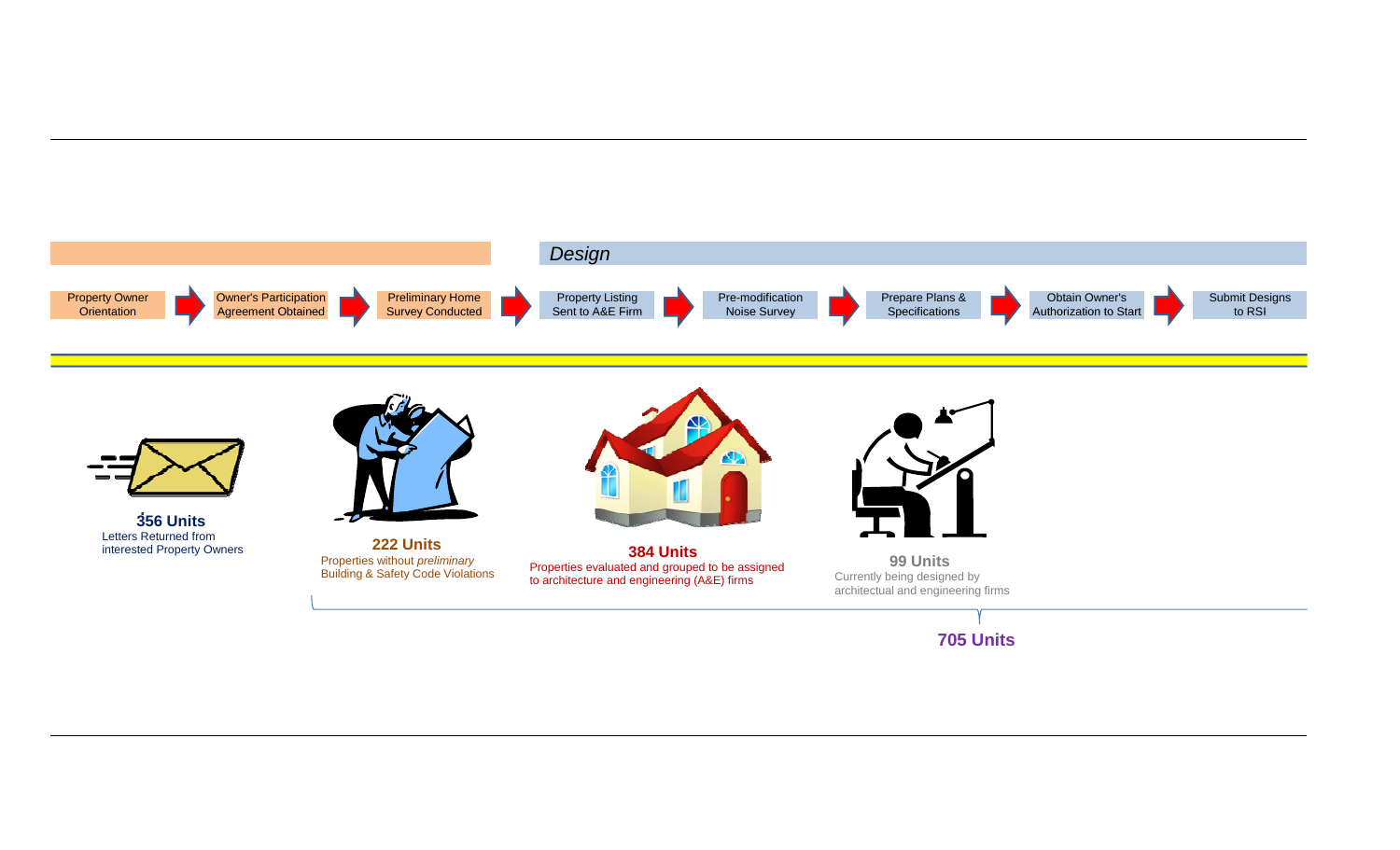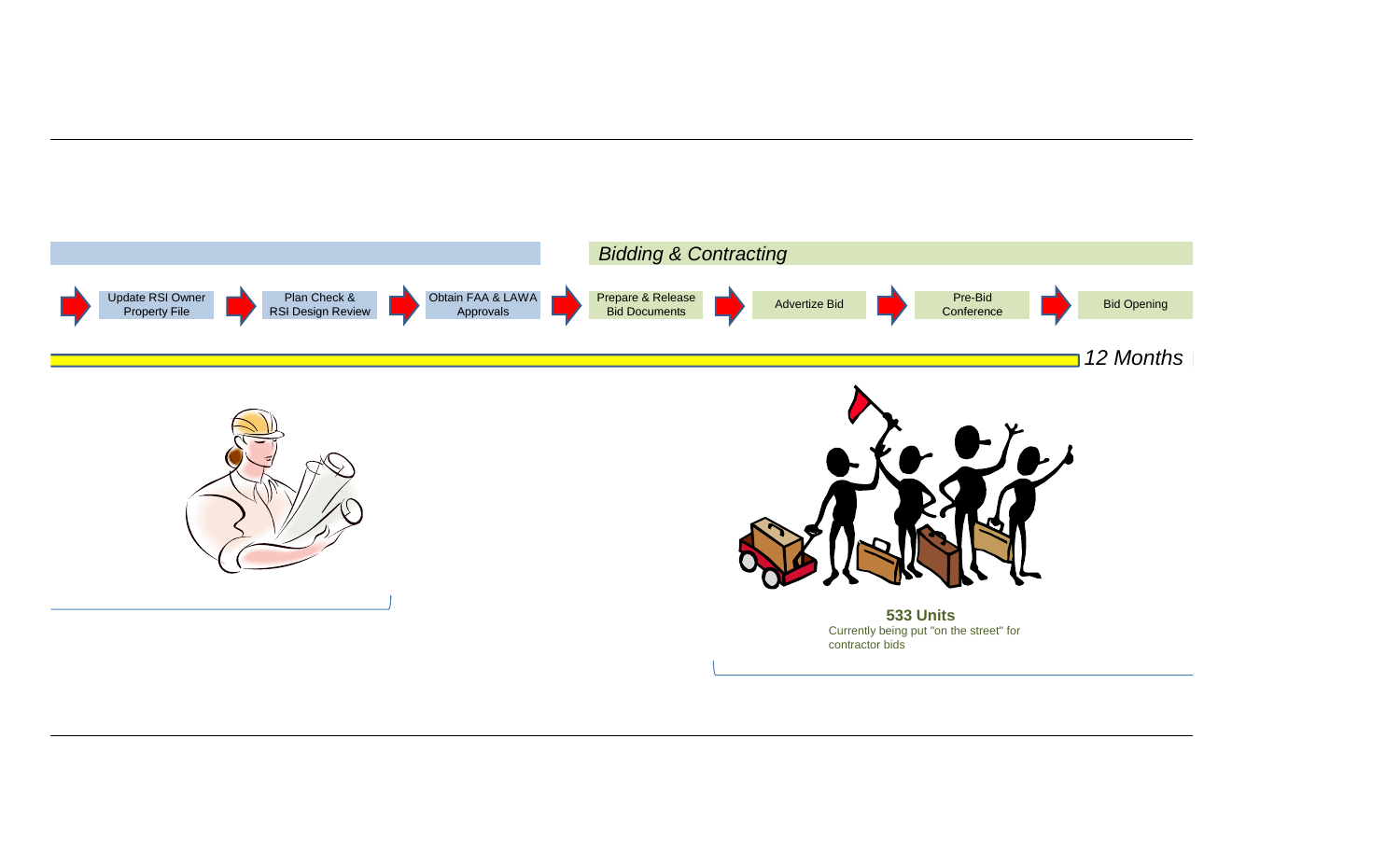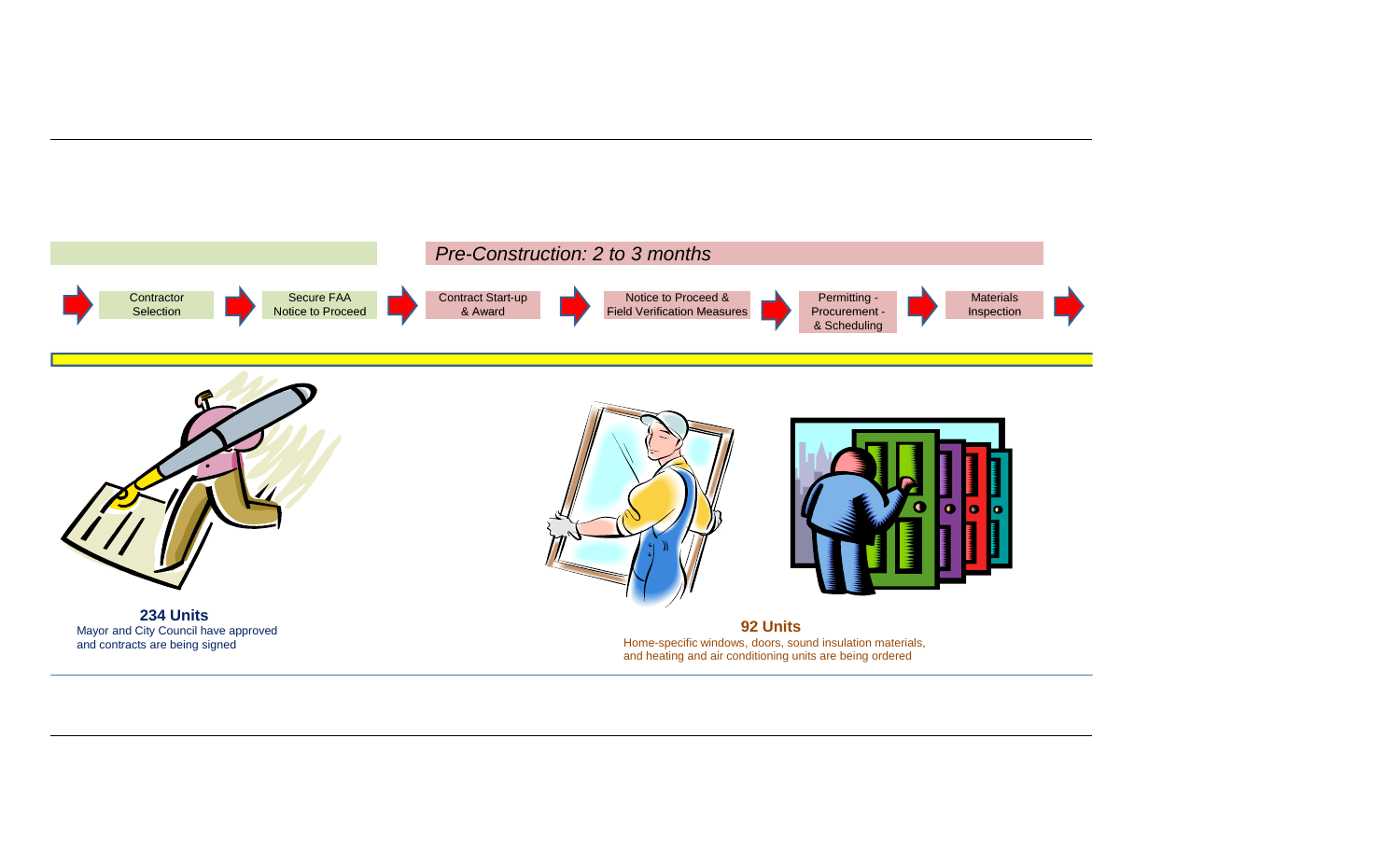



**1,157 Units**